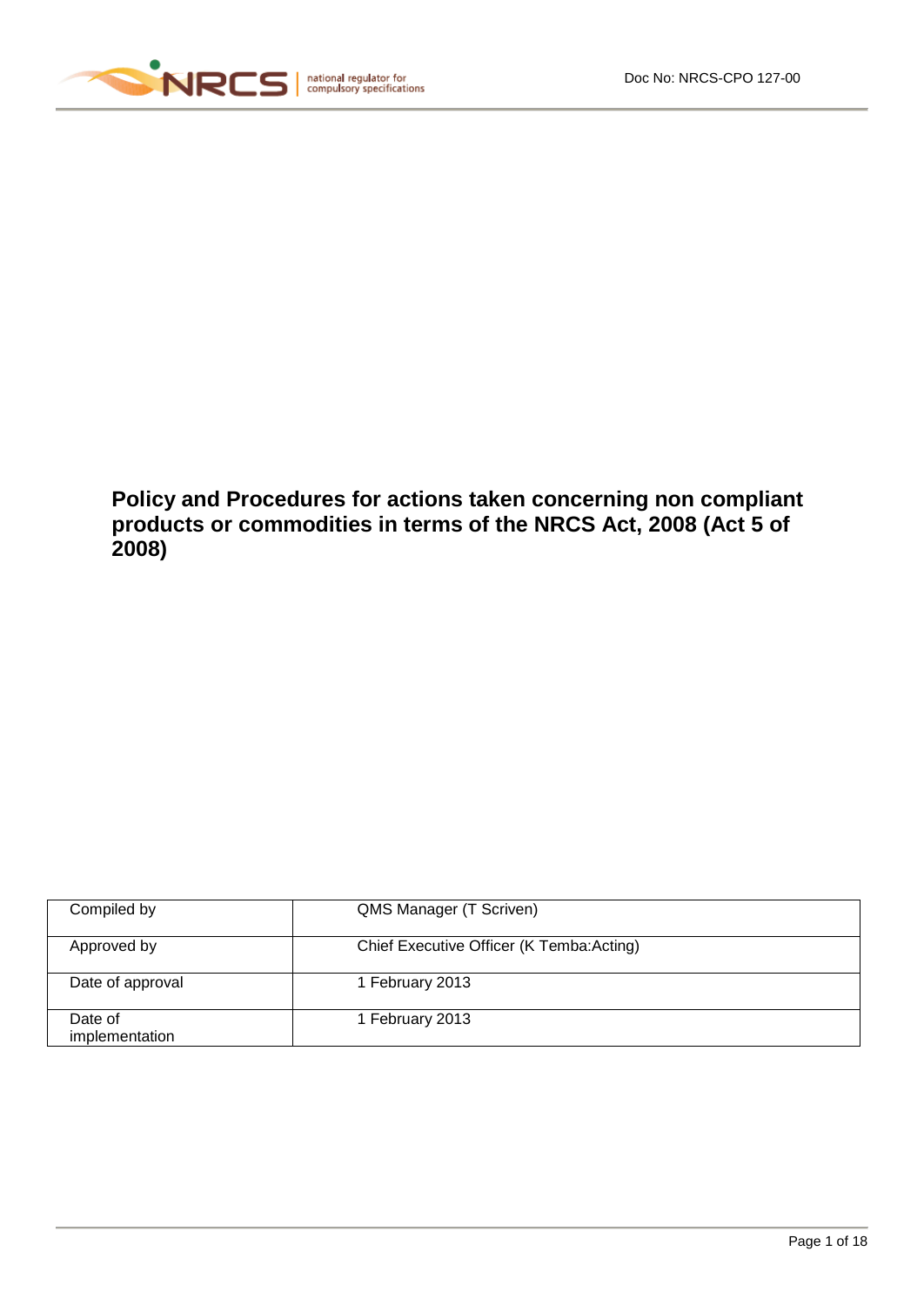

# **Table of Contents**

|                                                                                                                                                                   | Page |
|-------------------------------------------------------------------------------------------------------------------------------------------------------------------|------|
| Introduction<br>1                                                                                                                                                 | 3    |
| 1.1 Purpose                                                                                                                                                       | 3    |
| 1.2 Scope                                                                                                                                                         | 3    |
| Abbreviations and definitions<br>2                                                                                                                                | 3    |
| Normative and informative References<br>3                                                                                                                         | 4    |
| 3.1 Normative                                                                                                                                                     | 4    |
| 3.2 Informative                                                                                                                                                   | 4    |
| General rules<br>4                                                                                                                                                | 4    |
| Issuing of directives by the CEO<br>5                                                                                                                             | 5    |
| Withdrawal of CEO directives<br>6                                                                                                                                 | 7    |
| <b>Issuing of Board directives</b><br>7                                                                                                                           | 7    |
| Liability for costs in the investigation process<br>8                                                                                                             | 8    |
| 8.1 Cost of testing                                                                                                                                               | 8    |
| 8.2 Cost of losses or disposal                                                                                                                                    | 8    |
| Criminal offences<br>9                                                                                                                                            | 8    |
| 10 Annex A                                                                                                                                                        | 9    |
| Guidelines for dealing with instances where the jurisdiction of the NRCS Act overlaps that of other<br>applicable legislation.                                    |      |
| Annex B                                                                                                                                                           | 10   |
| Guidelines for consideration by the board when a request for any action in terms of Section 15(3) is<br>received.                                                 |      |
| Annex C                                                                                                                                                           | 11   |
| Receipt for removal of items by inspector in terms of section 17(7) of the national regulator for<br>compulsory specifications act, 5 of 2008                     |      |
| Annex D                                                                                                                                                           | 13   |
| Notice by inspector of potential non-compliance with compulsory specification issued under the<br>national regulator for compulsory specifications act, 5 of 2008 |      |
| Annex E                                                                                                                                                           | 15   |
| Directive issued to a possessor in terms of section 15(1) of the national regulator for compulsory<br>specifications act, 5 of 2008 ("directive")                 |      |
| Annex F                                                                                                                                                           | 17   |
| Directive issued to possesor in terms of section 15(3) of the national regulator for compulsory<br>specifications act, 5 of 2008 ("directive")                    |      |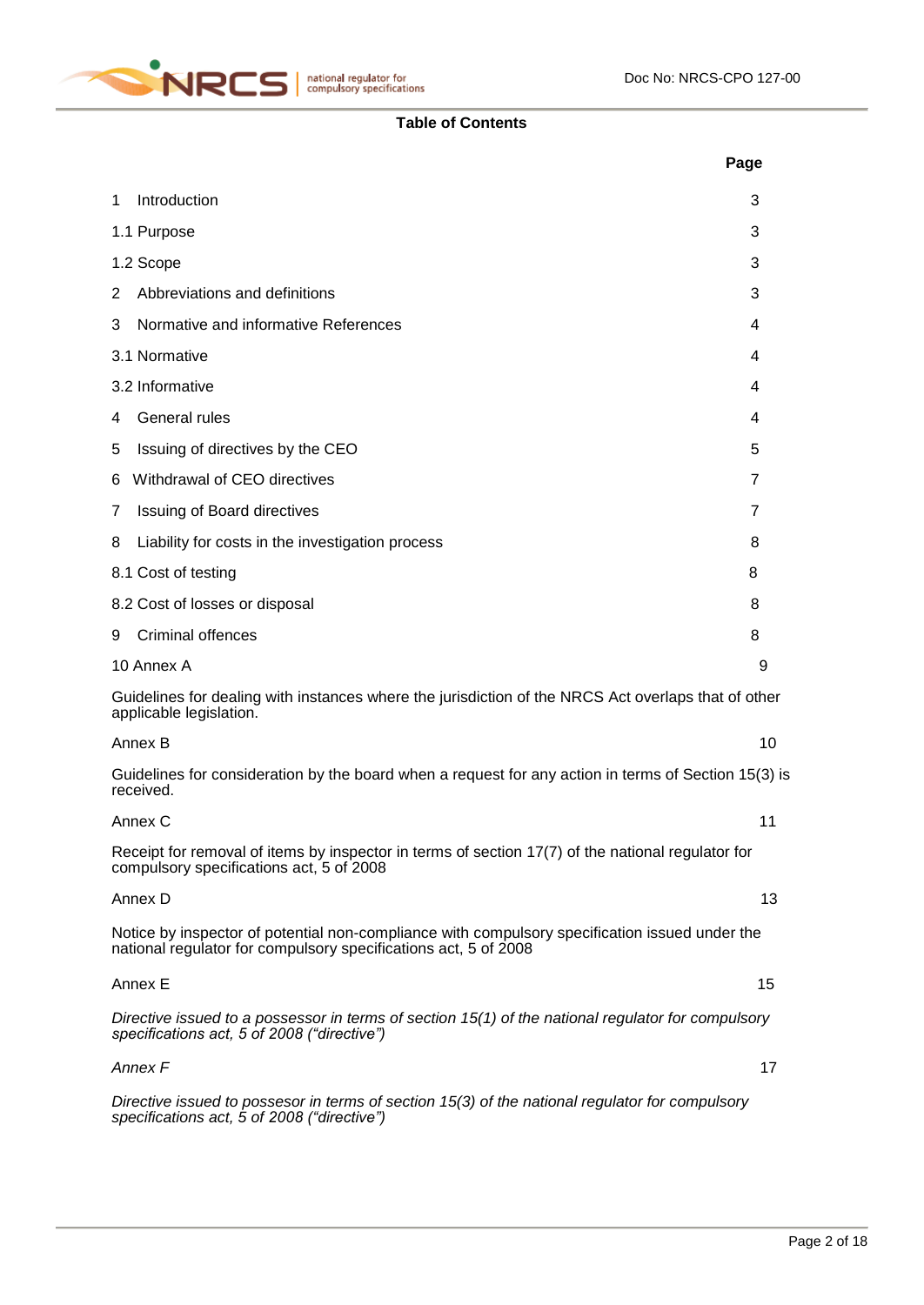

### **1 Introduction**

### **1.1 Purpose**

This document is intended to provide direction to all employees of the NRCS involved in the execution of sanctions where products or commodities are suspected or proved not to comply with mandatory requirements of a compulsory specification.

It has also been developed to promote administrative fairness and uniformity in the application of sanctions.

#### **1.2 Scope**

This procedure is applicable to all products and commodities that are required to comply with mandatory requirements of a compulsory specification promulgated in terms of the NRCS Act.

## **2 Abbreviations and definitions**

In this document, the words and terms used have the same meaning as those given to them under the NRCS Act, and the regulations promulgated pursuant thereto and -

*"Conformity assessment service provider"* means a service provider, which is acceptable to the NRCS

*"Board"* means the Board of the NRCS appointed in terms of section 6 or any authorized delegate in terms of section 25;

*"CEO"* means the Chief Executive Officer of the National Regulator for Compulsory Specifications as appointed in terms of Section 21 or any authorized delegate in terms of section 25.

"*Foodstuffs Act*" means the Foodstuffs, Cosmetics and Disinfectants Act, 54 of 1972 (as amended).

*"Inspector" means a person appointed in terms of section 16 of the Act and holds a certificate as proof of appointment that is signed by the CEO*

*"National Regulator"* means the National Regulator for Compulsory Specifications of South Africa, established by section 3(1) of the NRCS Act;

"*NRCS Act"* means the National Regulator for Compulsory Specifications Act, 5 of 2008;

*"Possessor"* means the person who is in possession or control of the commodity or product, consignment or batch as described in section 15(1) of the NRCS Act, but shall, in appropriate circumstances be interpreted to include the owner or person who bears the risk of loss in respect of an article;

"*Regulations*" means the NRCS Act regulations published in Government Notice R924 in Government Gazette 33615 of 15 October 2010;

*"Sale" and "sell"* means sell as defined in the NRCS Act but also implies inclusion of import, sell or supply as set out in section 14(1) of the NRCS Act.

Note1 A reference to a section means a reference to a section of the NRCS Act, unless otherwise indicated and references to the Act shall mean the NRCS Act.

Note 2 A reference to a regulation means a reference to a regulation in the Regulations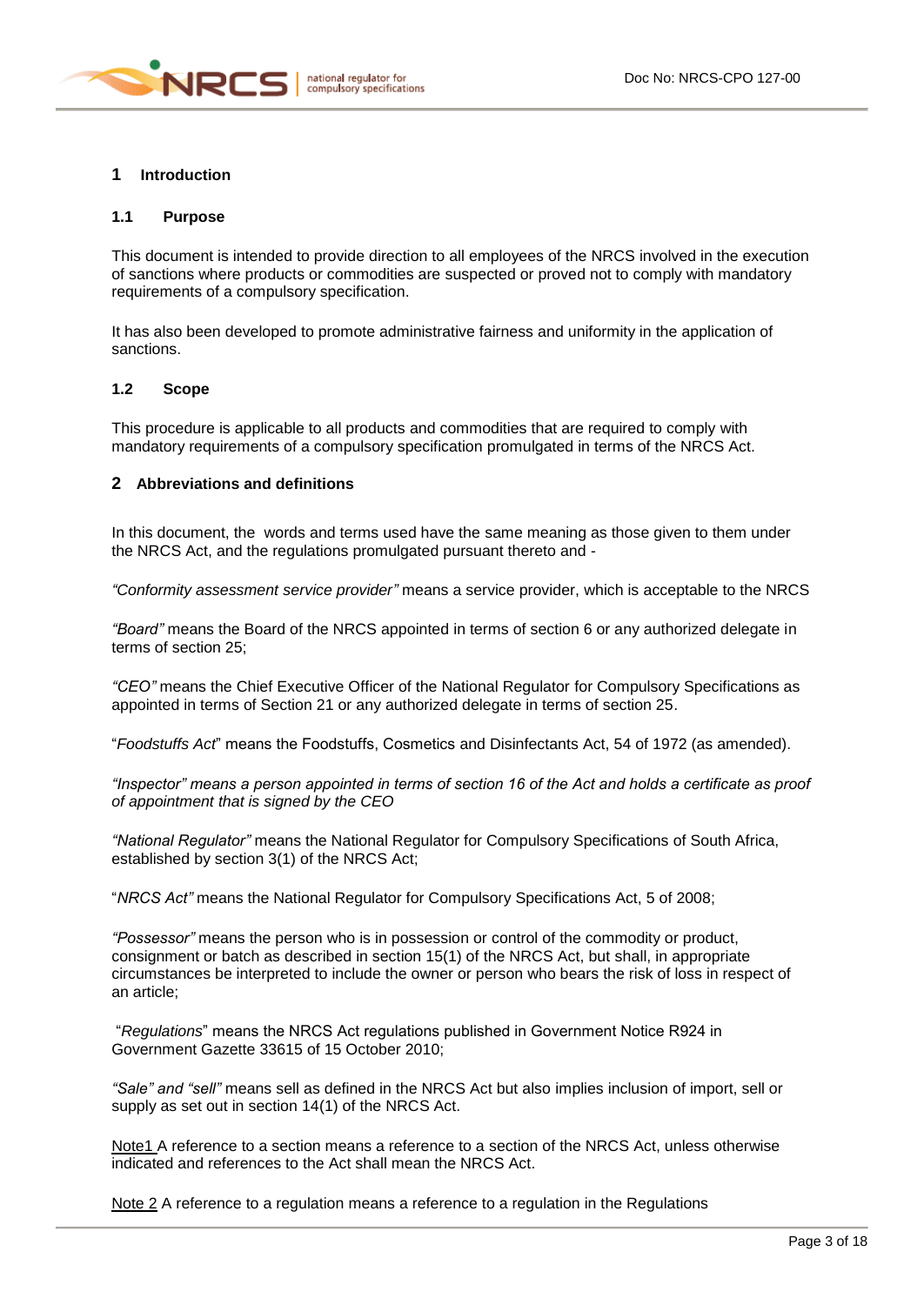

## **3 Normative and informative References**

#### **3.1 Normative**

Standards Act, 2008 (Act 8 of 2008)

National Regulator for Compulsory Specifications Act, 2008 (Act 5 of 2008)

Foodstuff Cosmetics and Disinfectant Act

Trade Metrology Act 1973, (Act 77 of 1973)

National Road Traffic Act 1996, (Act 93 of 1996)

Hazardous Substances Act, 1973 (Act No. 15 of 1973)

#### **3.2 Informative**

CPO 124 Records Management policy

CPO 111 Quality policy Manual

#### **4 General rules**

**4.1** An inspector in carrying out inspections to monitor and enforce compliance with the NRCS Act, is entitled, in terms of section 19(1) (a) to examine and take samples of products or commodities (referred to in section 17(1)) or components, materials or substances in or upon the premises concerned, used or suspected to be intended for the use in the manufacture of such a product or commodity. An inspector may take sufficient quantities of products or commodities which may not be compliant, as well as any other related item, as would be reasonably required by the NRCS to assess or make a finding as to whether there has been a contravention of or non-compliance with the NRCS Act or a compulsory specification.

**4.2** The inspector shall ensure that samples are drawn according to the sampling requirements of the applicable compulsory specification, divisional quality procedure or the organizational quality policy document. Any sample preparation protocols shall be adhered to.

**4.3** When an inspector takes samples of products or commodities or any other item, he shall, in writing, do the following as a minimum:

4.3.1 Bring to the attention of the possessor the provisions of sections 15(1), 15(3), 17(1), 19(1) (a), 20(2), 20(3) and 33.

4.3.2 Identify all the items taken from the possessor and issue a receipt (see annexure C) to the possessor of such items;

4.3.3 Indicate to the possessor from where the products or commodities taken may be returned from the NRCS, where applicable;

4.3.4 Indicate the liability for cost of sampling and examination (see clause 7);

**4.4** Where non-compliance is suspected, the inspector shall specifically record the grounds upon which it is reasonable to suspect that the product or commodity does not comply with compulsory specifications. In other words, the inspector shall explain why he believes the products are not compliant. This is for purposes of making a recommendation to the CEO that he issue a directive and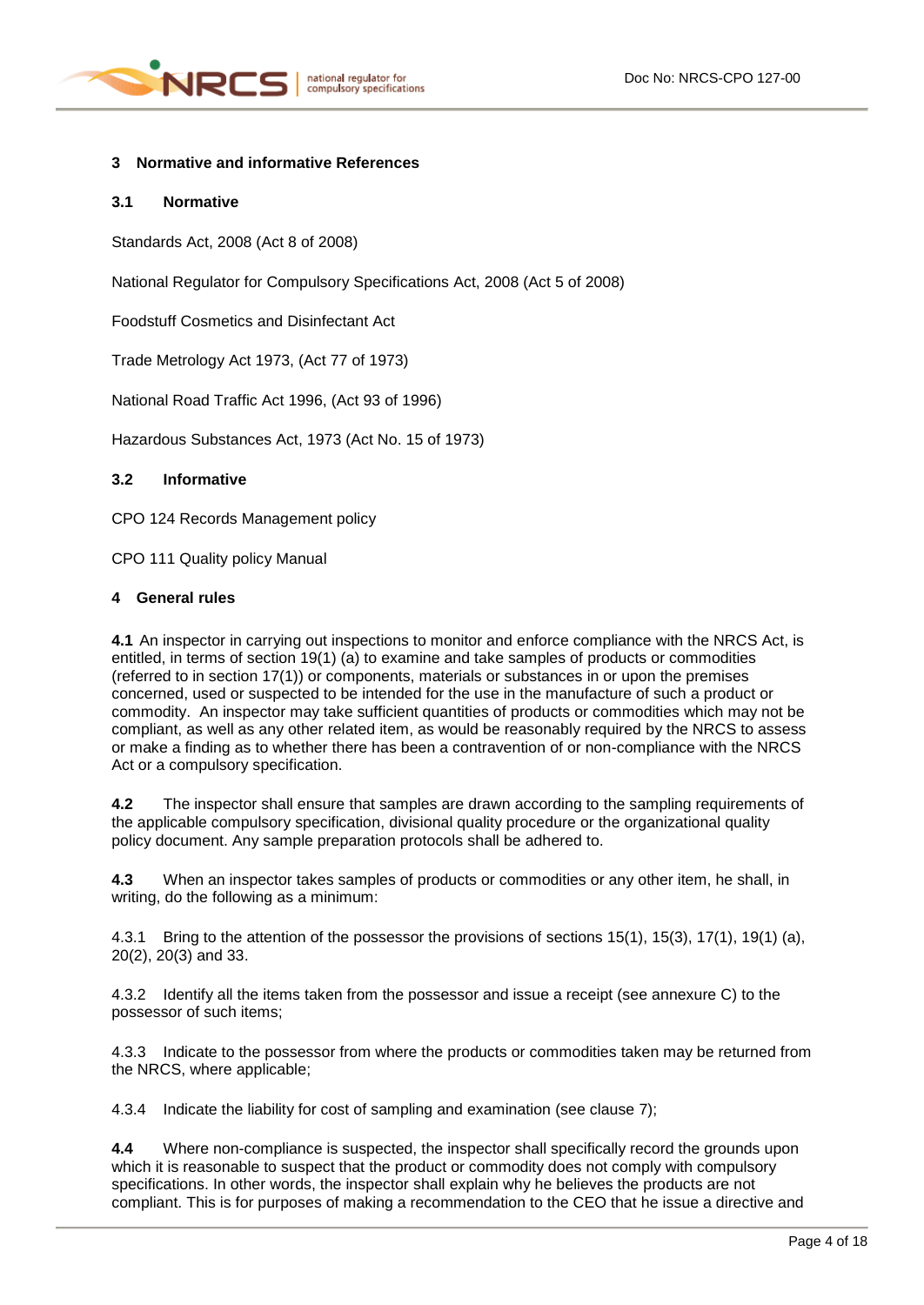

also serves as evidence if a possessor attempts to challenge the validity of the CEO's decision to issue a directive.

**4.5** In circumstances where an inspector has grounds to suspect that an article does not conform to a compulsory specification or has identified a non safety critical non compliance, which could reasonably easily be rectified but circumstances are such that the inspector is of the view that it is not necessary to immediately recommend that the CEO issue a directive in terms of section 15(1), a process set out in 4.6 should be followed. The circumstances in which such process should be followed are:-

4.5.1 It is clear to the inspector via a written undertaking by the possessor that he/she will not dispose of or otherwise tamper with the products or commodities or continue to provide the service until the issue of conformity has been resolved;

4.5.2 In the case of identified non compliance which is relatively minor, and does not require testing and the products or commodities can be altered or rectified to ensure that they are compliant;

**Note:** The purpose of utilizing an informal process in the circumstances is not to allow the possessor to import, distribute or sell products or commodities, or provide services which appear to be noncompliant. The purpose is simply to establish a mechanism to more efficiently utilize the resources of the National Regulator in dealing with non-compliance issues.

**4.6** If the inspector finds potentially non compliant or obviously non compliant products, commodities or services and the conditions in 4.5 apply the inspector shall:

4.6.1. Inform the possessor that the products or commodities which are or are suspected to be noncompliant and specify such non compliance or suspected non compliance;

4.6.2. Request, in writing, the possessor to either deliver evidence of conformity or remedy the nonconformance within a specified time period;

4.6.3. Obtain a written undertaking by the possessor that he/she will not dispose of or otherwise tamper with the products or commodities, or continue to provide the service, until the issue of conformity has been resolved;

4.6.4. Inform the possessor that if evidence of conformity is not provided, or if the, defects in the products commodities are not within the specified time period or if the possessor does not adhere to the inspector's instructions, this may result in the issuing a directive in terms of section 15(1) or (3) .

4.6.5. Draw the possessor's attention to the penalties contained in Section 34 the criminal liability to which the possessor may expose himself for failing should the relevant products or commodities be proved not to comply with the requirements of section 14 of the Act, or the possessor fails to comply with Sections 19 and/or 20.

# **5 Issuing of directives by the CEO.**

**5.1** The inspector shall complete form requesting the issuing of a CEO directive which shall contain the following;

5.1.1 A clear statement of the grounds upon which it is reasonable to suspect that the product or commodity does not comply with compulsory specifications.

5.1.2 Any additional, documented evidence to substantiate the statement in 5.1.1,

5.1.3 A copy of the inspection record,

5.1.4 Two originals of the directive (Annex C) for the CEO to sign. The directive shall inform the possessor of the reason for the issuing of the directive e.g. no valid LOA, test report or certificate of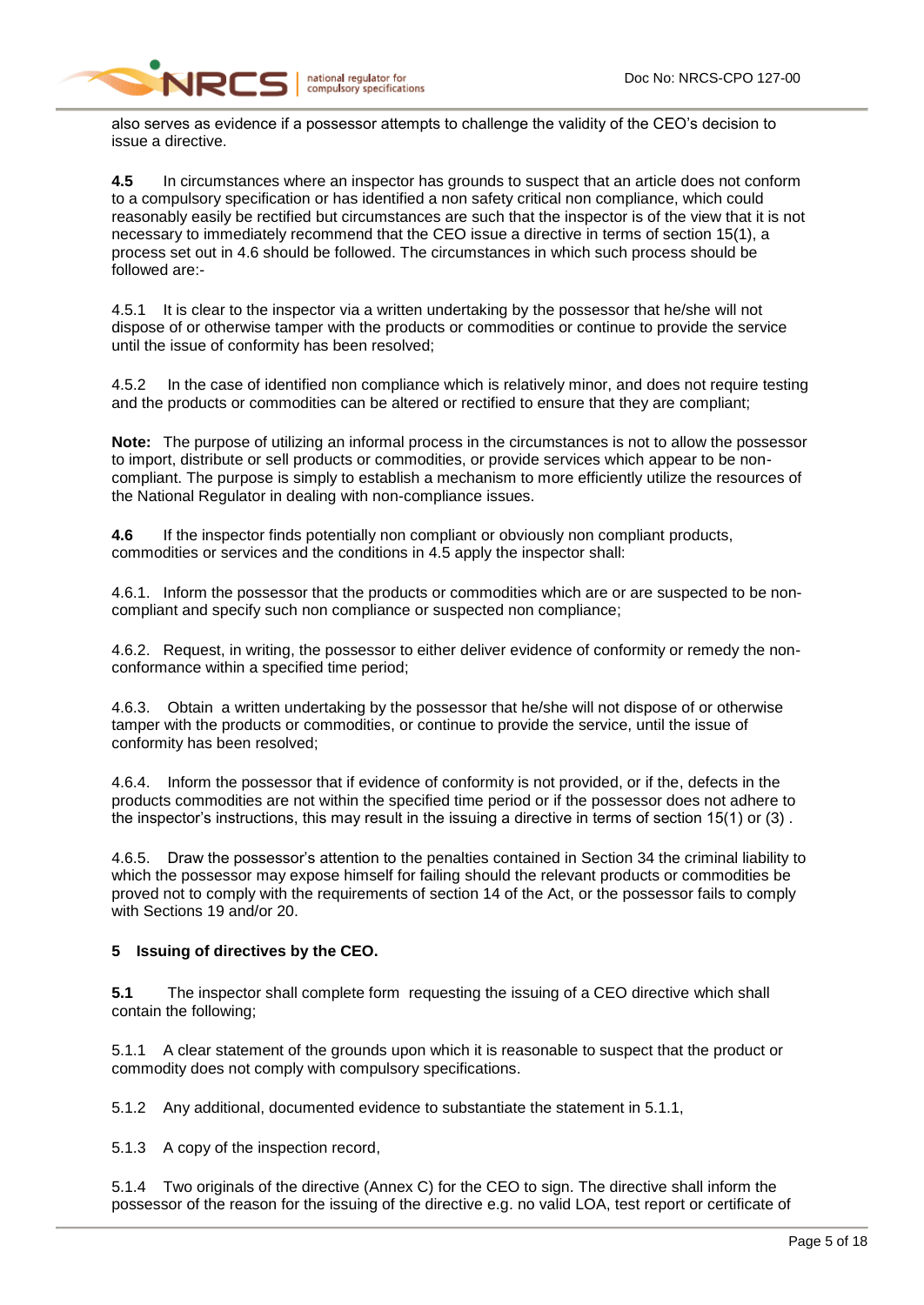compliance and bring to the attention of the possessor the provisions of section 15(1), 15(3), 17(1), 19(1)(a), and 33 of the NRCS Act; and

5.1.5 A recommendation to the line manager for support and final submission via the Head of Division to the CEO.

**5.2** All documents associated with the request for a Directive required in paragraph 4.1 shall be placed on record.

**5.3** The *CEO*, or a duly designated authority, if satisfied with the recommendation, shall sign the directive.

**5.4** The inspector shall take an inventory of the number of commodities concerned, enter it in the directives and shall serve both originals of the directives in person to the possessor or representative. Both original copies shall be signed by the possessor. One signed copy shall be returned for office records and filing.

**5.5** All visits when delivering or serving a directive shall be recorded in the inspection record. If a directive cannot be served, the reason shall be stated in the inspection record. If the possessor or a representative refuses or is not available to sign the original directives the inspector shall obtain the presence of a witness to counter sign the inspection record. A directive that cannot be served or signed is valid provided that the above steps are followed. Should the possessor copy not be left at the premises of the possessor, all reasonable steps shall be taken to inform him/her of the directive e.g. e-mail, registered mail etc.

**5.6** Any person who is in possession or control of the commodity or product to which the CEO directive applies or before a recommendation is made to the board regarding products that are proved not to comply shall be entitled to make submissions in this regard to the responsible inspectorate as set out in the standard directive form.

**5.7** Where evidence of conformity submitted to the NRCS, by the possessor, is not regarded as acceptable the NRCS may submit samples of the product or commodity for evaluation for conformity in terms of the Conformity Assessment policy.

**5.8** Within 5 working days of receipt of satisfactory evidence of conformity of the commodities or products covered in the directive by the National Regulator in terms of Regulation 7(1) (b), the inspector shall recommend the withdrawal of the directive to the CEO. The steps as set out in clause 5 shall be taken.

**5.9** If the product is found to be not compliant, the inspectorate shall notify the possessor of the non compliance and that it intends to recommend to the Board that a decision be taken regarding disposal of the non-compliant product/s or commodity in terms of section 15(3) of the NRCS Act. The NRCS shall notify the possessor that he has 5 working days in which to provide reasons why it should not recommend to the board that it take action in terms of Section 15(3).

5.9.1 On the submission of the reasons given in 5.9 the NRCS shall consider the validity thereof and decide either to discard or accept them in part or in totality.

5.9.2 If accepted, notify the possessor to produce an action plan to address or rectify the noncompliance or provide proof of compliance. Once the NRCS is satisfied with the evidence of compliance or action plan provided the directive:

5.9.2.1 May be withdrawn as set out in clause 6 to allow for corrective action on the products as per the corrective action plan.

5.9.2.2 Shall be withdrawn as set out in clause 6 where evidence of conformance is provided and acceptable to the NRCS.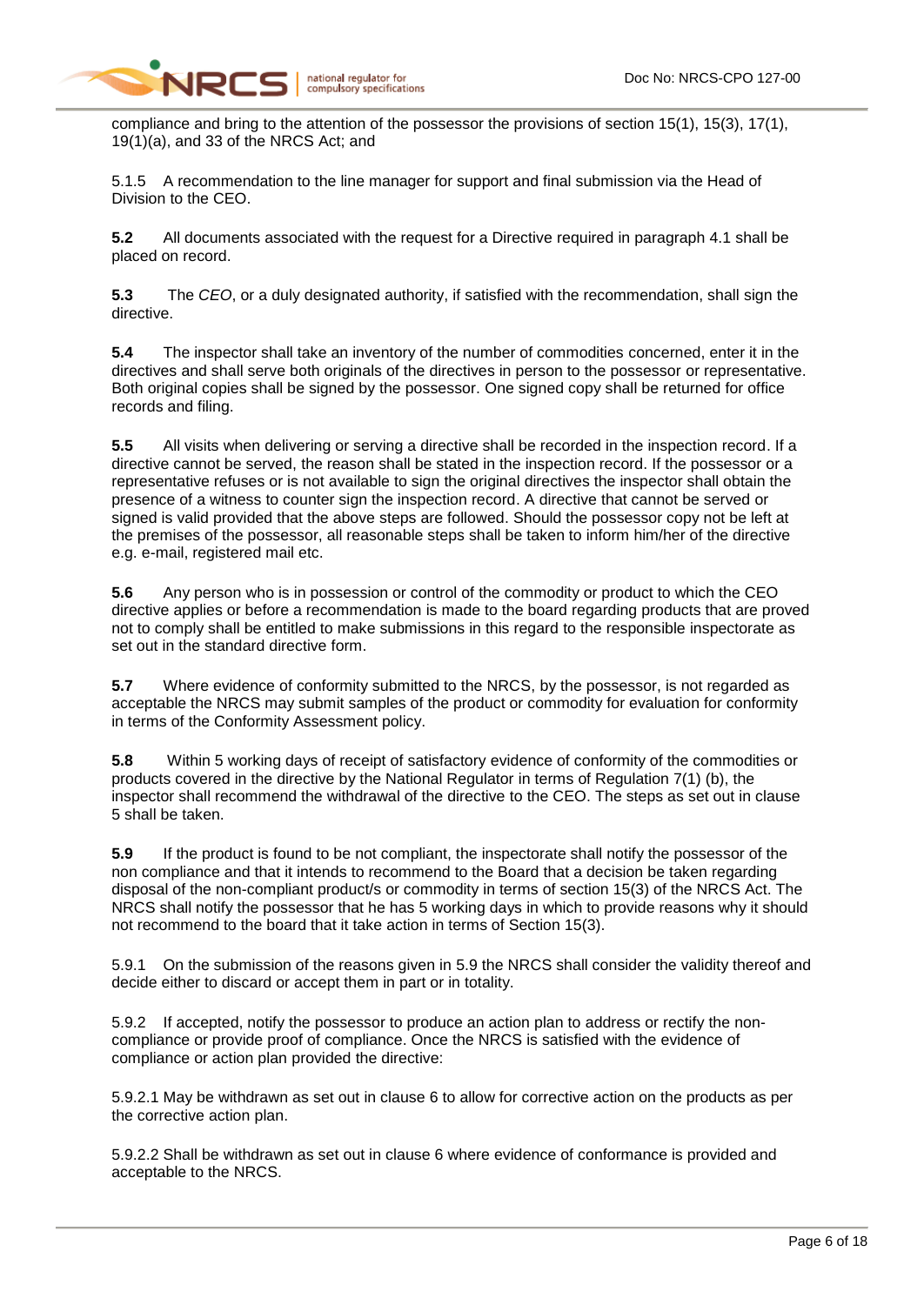

5.9.2.3 Shall not be withdrawn in cases where a sales permit will be applied for until such time it is issued.

5.9.3 If not accepted, notify the possessor that the reasons provided are not acceptable and why, and that a recommendation will be made to the board in terms of Section 15(3). The steps as set out in paragraph 7 shall be taken.

# **6 Withdrawal of CEO directives**

**6.1** The inspectorate shall submit a written motivation to the *CEO* to withdraw a directive, stating the reasons for the request as well as any conditions relevant to the withdrawal. A draft letter of withdrawal shall accompany the motivation.

**6.2** The *CEO*, if satisfied with the motivation, shall approve the draft letter withdrawing the directive.

**6.3** The inspectorate shall file a copy of the approved letter of withdrawal.

**6.4** The inspectorate shall forward the approved letter to the possessor electronically and by certified mail.

### **7 Issuing of Board directives**

**7.1** The relevant line manager shall ensure that a pack containing the following is prepared:

7.1.1 A copy of the inspection record and supporting documents;

7.1.2 A copy of the relevant CEO directive;

7.1.3 A motivation containing a recommendation for the issuing of a directive in terms of section 15(3) for signature by the divisional head;

7.1.4 A sworn affidavit prepared by the inspector in the event where no test report is applicable/available;

7.1.5 Test report/s (if applicable/available);

7.1.6 Two originals of the Board directive (Annexure F) for the Board to sign;

7.1.7 A copy of the possessor's written submission to address the non-compliance including time lines.

**7.2** The relevant line manager shall forward the prepared pack to the Divisional head for review.

**7.3** Once satisfied, the Divisional head shall sign the motivation in paragraph 6.1.3 and forward the pack to the Board secretariat for review and submission to the Board;

**7.4** Once satisfied with the recommendation for the issuing of a directive, the Board shall sign both originals of the directive and return it to the applicable inspectorate.

**7.5** The relevant line manager shall ensure that both originals of the directive are served in person to the possessor or representative. Both original copies shall be signed by the possessor. One signed copy shall be returned for office records and to be filed.

**7.6** All visits when delivering or serving a directive shall be recorded in the inspection record and in the case of a refusal that prevents the directive to be served, the reason shall be stated for not serving the directive. If the possessor or a representative refuses or is not available to sign the original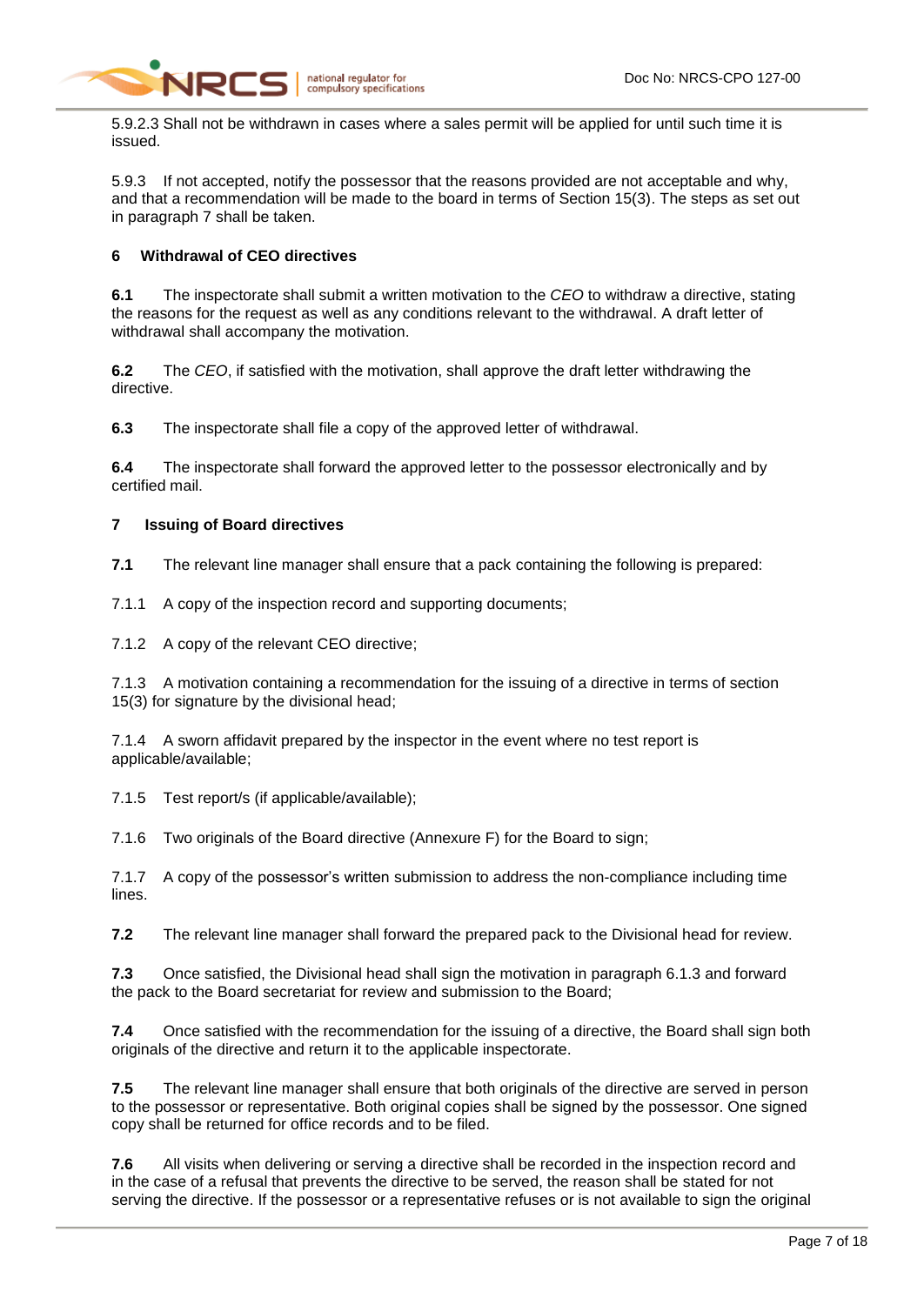

directives the inspector shall obtain the presence of a witness to counter sign the inspection record. A directive as contemplated and which for the stated reason cannot be served will remain valid regardless {see regulation 7(1) (c) as published by Government Notice No. R. 924 (Government Gazette No. 33615) of 15 October 2010}.

Should the possessor copy not be left at the premises of the possessor, all reasonable steps shall be taken to inform him/her of the directive e.g. e-mail, registered mail etc

**7.7** The inspectorate shall ensure that the actions as set out in the directive are taken.

7.7.1 When sourcing service providers for destruction of commodities or products, it shall be ensured that all legal requirements as set out in Act No. 15 of 1973 pertaining to hazardous substances as contained in these commodities or products, shall be complied with.

### **8 Liability for costs in the investigation process**

#### **8.1** Cost of testing

The National Regulator is liable for the costs of testing samples drawn by inspectors.

### **8.2** Cost of losses or disposal

Regulation 7(3) provides that any costs or losses incurred in complying with section 15 of the Act shall be for the account of the person in whose possession or under whose control, the commodities or products are. Consequently, the possessor may be held liable for the costs incurred in destroying the product.

When disposing of the goods, the costs thereof shall be claimed from the possessor

# **9 Criminal offences**

If a person is found in possession of products or commodities under the circumstances contemplated in the definition of sale, which are non-compliant, or commits any other offence in terms of section 34 (1), such possessor is committing a criminal offence and the NRCS may lay a formal charge with the South African Police Service for investigation and possible prosecution..

Criminal procedures shall be instituted in terms of section 34 of the act in the following instances:

- a) Where an instruction or request from an inspector is ignored or not adhered to.
- b) Where non-compliances contain a safety risk.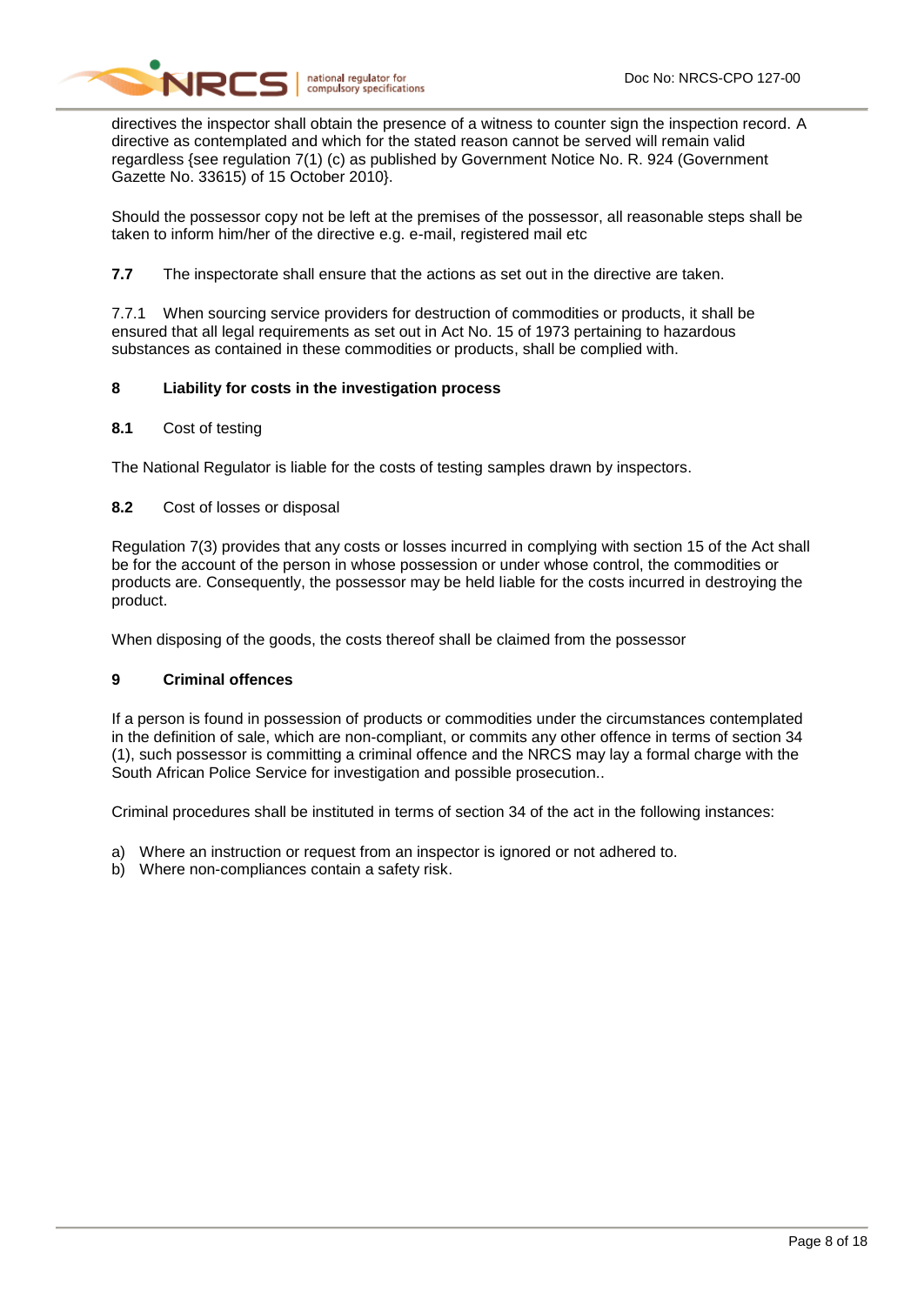

# **ANNEX A**

# **Guidelines for dealing with instances where the jurisdiction of the NRCS Act overlaps that of other applicable legislation.**

A.1 The NRCS Act regulates the sale of products, commodities or services by the issuing of compulsory specifications or technical regulations to which products, commodities or services shall comply with before they can be sold.

A.2 There are other specific Acts that regulate the sale of products or commodities by also prescribing the standards to which such products or commodities shall comply before they may be sold. Consequently, there may be an overlap in the application of the NRCS Act with these specific Acts.

A.3 The Foodstuffs Cosmetics and Disinfectants Act regulate the sale of foodstuffs. The Foodstuffs Act is administered by the National Department of Health and powers and functions hereunder are exercised by the Director General of the National Department of Health as well as, *inter alia*, inspectors appointed by the Director General in terms of section 10(1) of the Foodstuffs Act.

A.4 In terms of section 10(3)(e) of the Foodstuffs Act, an inspector appointed by the CEO under the NRCS Act is authorized to exercise or perform the powers, duties and functions of an inspector in terms of the Foodstuffs Act;

A.5 Difficulties may arise when there is an overlap due to the regulation of selling of products, commodities or services under the Foodstuffs Act which are also regulated by a compulsory specification under the NRCS Act.

A.6 The first step in addressing this problem is to identify whether the powers or functions being exercised are for purposes of enforcement in relation to a potential contravention of the Foodstuffs Act or in relation to a potential contravention of a compulsory specification under the NRCS Act. Once this has been identified the official can then decide which Act should be followed. If for example, the non-compliance relates to a contravention of a compulsory specification, then the inspector or functionary should exercise the powers and functions and take the steps and procedures as are prescribed in the NRCS Act and Regulations;

A.7 In cases where there is an overlapping, for example when there is potential non-compliance with the Foodstuffs Act as well as with a compulsory specification under the NRCS Act, the powers and functions to be exercised and the procedures to be followed should as far as possible be reconciled to form a coherent understanding of the powers and functions of the officials. In other words, the inspector or functionary should exercise the powers and functions and carry out the procedures as prescribed under the two Acts simultaneously.

A.8 In cases of overlap where the powers and functions to be exercised and/or the procedures to be followed under the two Acts cannot be reconciled, then regard may be given to the following common law presumption: general provisions do not derogate from specific provisions. What this means is that general provisions doing not trump, override or derogate from specific ones. The effect of this presumption will usually be that, where there is a contradiction between the Foodstuffs Act and the NRCS Act or a compulsory specification, the Act which deals specifically with such contraventions, i.e. the Foodstuffs Act, should take precedence and thus be followed. This is a generalized guideline and care should be taken in all circumstances to firstly, ensure that the two Acts cannot be reconciled and secondly, that the presumption can be applied, i.e. that there is a specific provision and a conflicting general provision which regulate the same set of facts. In the final analysis, two conflicting provisions may be completely irreconcilable with the result that a court would find that one provision is invalid. It is therefore recommended that the inspector or official seek legal advice in these circumstances.

A.9 The Board has also assumed responsibilities under the Trade Metrology Act, 77 of 1973, and what was stated above with regard to the Foodstuffs Act applies equally in this regard.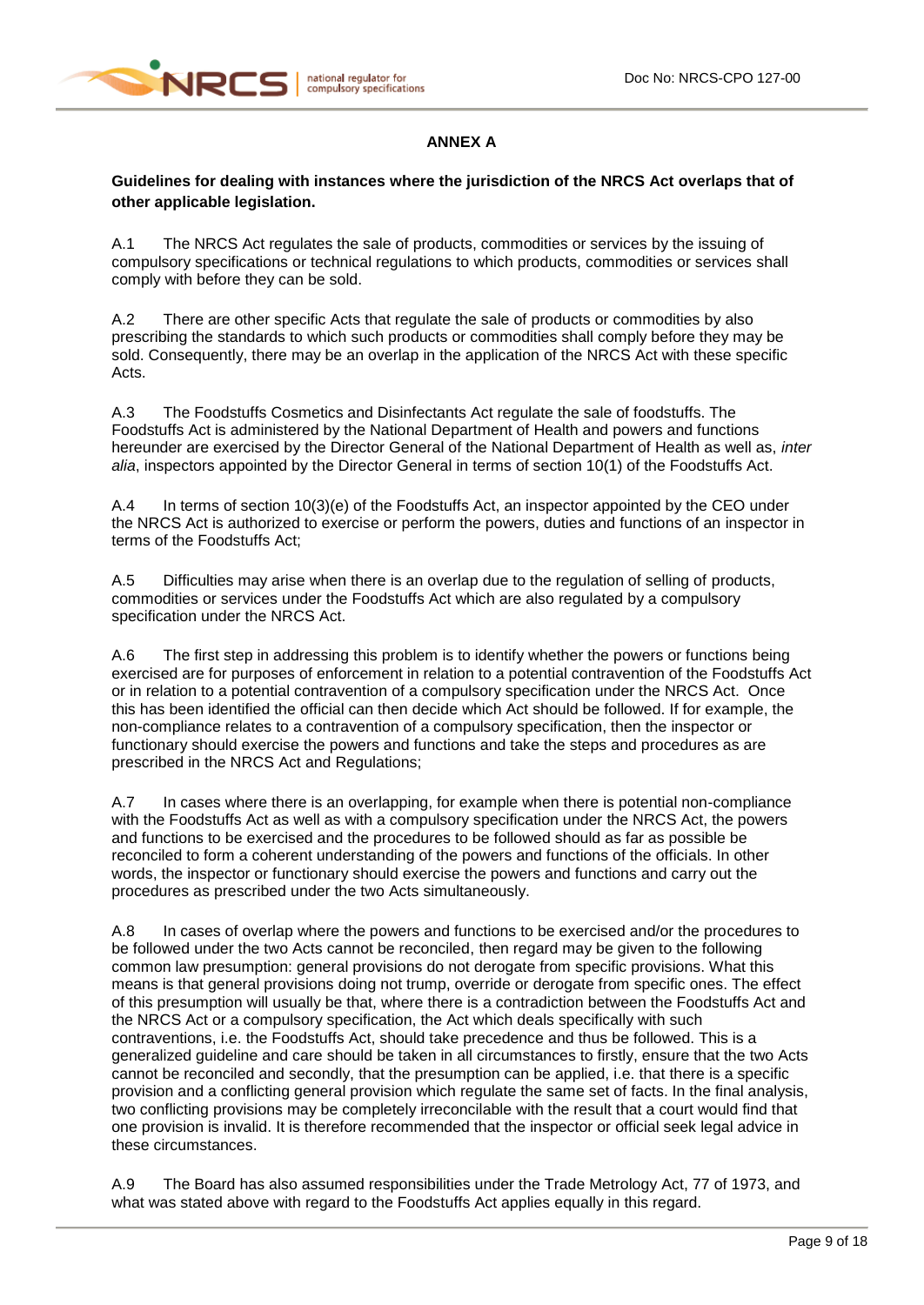

# **Annex B**

**Guidelines for consideration by the board when a request for any action in terms of Section 15(3) is received.**

B.1A decision as to what action should be taken by the Board with regard to products, commodities or services which are non-compliant, should be informed by a risk assessment that considers:-

B.1.1 The seriousness of the risk to the health and safety of the public and the environment.

B.1.2 The proportionality of the penalty to the offence;

B.1.3 The likelihood that the decision of the Board could be reversed on review by our civil courts, resulting in an award of punitive damages;

B.1.4. The principles of administrative justice;

B.1.5. The risks associated with the administrative action, including risks to neighbouring States, risks to the environment due to destruction of the products, risk to the country of origin and risks to the NRCS if the non-conforming product is destroyed;

B.1.6. A formal risk assessment may be justified before a decision is taken on disposal of nonconforming products.

B.1.7 The possessor shall be notified of the decision taken and the National Regulator shall always keep a record of the Board's decision and the grounds upon which the decision was made. Such record shall include:-

B.1.7.1 the inspector's investigations and recommendations to the CEO;

B.1.7.2 the directive issued by the CEO in terms of section 15(1);

B.1.7.3Examinations, including test results from a conformity assessment service provider,

B.1.7.4Submissions made by the possessor; and

B.1.7.5 The findings made by the National Regulator, including the reasons for its findings;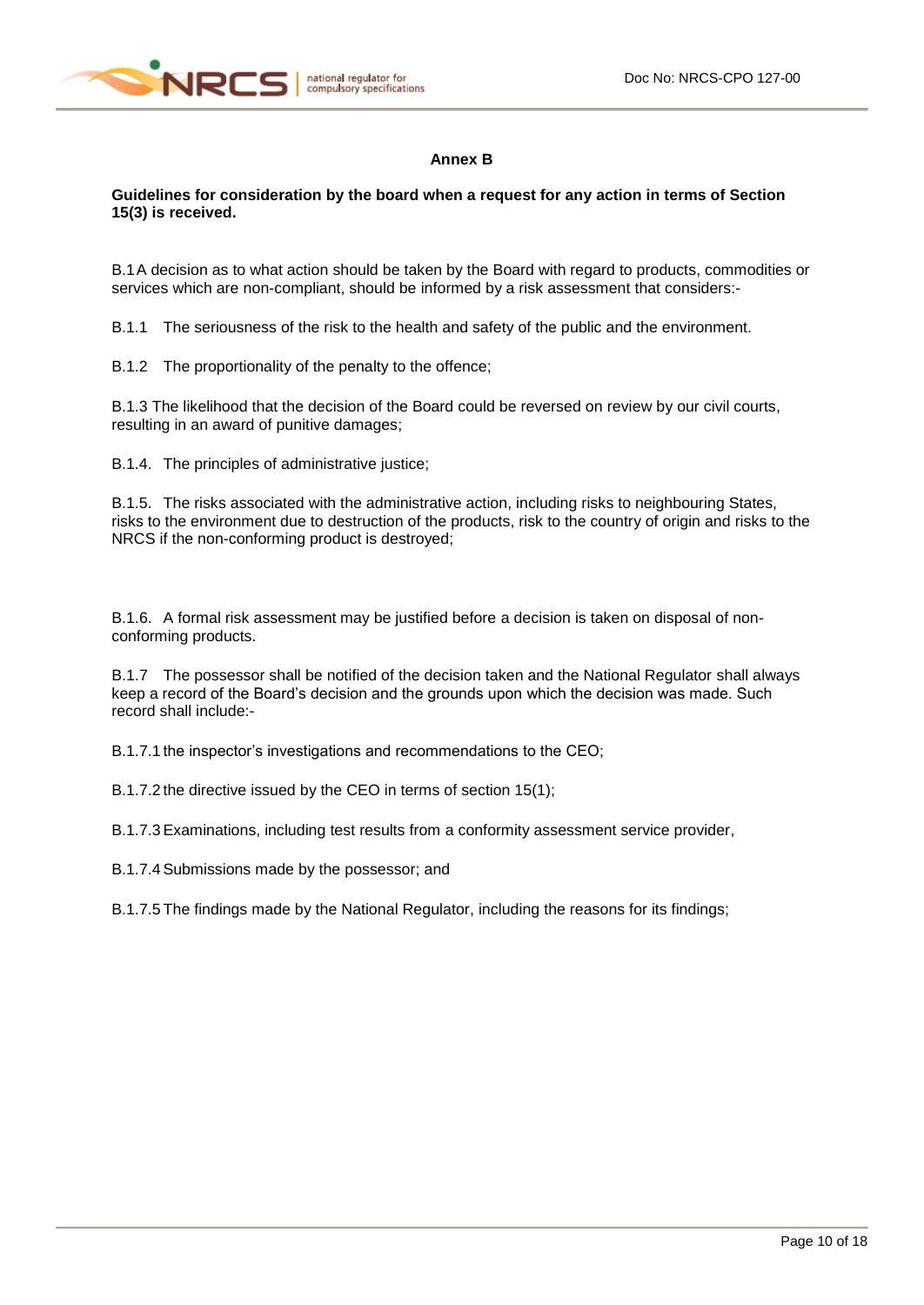

### *Annex C*

# *RECEIPT FOR REMOVAL OF ITEMS BY INSPECTOR IN TERMS OF SECTION 17(7) OF THE NATIONAL REGULATOR FOR COMPULSORY SPECIFICATIONS ACT, 5 OF 2008*

1. Inspector's identification number 2. Name of Inspector \_\_\_\_\_\_\_\_\_\_\_\_\_\_\_\_\_\_\_\_\_\_\_\_\_\_\_\_\_\_\_\_\_\_\_\_\_\_\_\_\_\_\_\_\_\_\_\_\_\_\_\_ 3. Date 4. Time of inspection 5. Place of inspection 6. Inspection record reference number: 7. Description of Products, commodities or services and items removed  $\overline{\phantom{a}}$  ,  $\overline{\phantom{a}}$  ,  $\overline{\phantom{a}}$  ,  $\overline{\phantom{a}}$  ,  $\overline{\phantom{a}}$  ,  $\overline{\phantom{a}}$  ,  $\overline{\phantom{a}}$  ,  $\overline{\phantom{a}}$  ,  $\overline{\phantom{a}}$  ,  $\overline{\phantom{a}}$  ,  $\overline{\phantom{a}}$  ,  $\overline{\phantom{a}}$  ,  $\overline{\phantom{a}}$  ,  $\overline{\phantom{a}}$  ,  $\overline{\phantom{a}}$  ,  $\overline{\phantom{a}}$ 8. Reason for removal of goods  $\overline{\phantom{a}}$  ,  $\overline{\phantom{a}}$  ,  $\overline{\phantom{a}}$  ,  $\overline{\phantom{a}}$  ,  $\overline{\phantom{a}}$  ,  $\overline{\phantom{a}}$  ,  $\overline{\phantom{a}}$  ,  $\overline{\phantom{a}}$  ,  $\overline{\phantom{a}}$  ,  $\overline{\phantom{a}}$  ,  $\overline{\phantom{a}}$  ,  $\overline{\phantom{a}}$  ,  $\overline{\phantom{a}}$  ,  $\overline{\phantom{a}}$  ,  $\overline{\phantom{a}}$  ,  $\overline{\phantom{a}}$ 9. The possessor is referred to the powers, and functions of the inspector as well as the liabilities of

the NRCS as set out in section 15(1), 17(1) , 19(1)(a) and 33 of the National Regulator for Compulsory Specifications Act, 5 of 2008 ("the NRCS Act")

10. Name and address of person to whom a copy of this receipt has been issued ("recipient"). \_\_\_\_\_\_\_\_\_\_\_\_\_\_\_\_\_\_\_\_\_\_\_\_\_\_\_\_\_\_\_\_\_\_\_\_\_\_\_\_\_\_\_\_\_\_\_\_\_\_\_\_\_\_\_\_\_\_\_\_\_\_\_\_\_\_\_\_\_

11. The items, subject to [12](#page-10-0) below may be collected from

\_\_\_\_\_\_\_\_\_\_\_\_\_\_\_\_\_\_\_\_\_\_\_\_\_\_\_\_\_\_\_\_\_\_\_\_\_\_\_\_\_\_

<span id="page-10-0"></span>12. The recipient's attention is drawn to the following sections of the NRCS Act reproduced hereunder:

#### **Section 15. Non-conformance to compulsory specification**

(1) If the Chief Executive Officer on reasonable grounds suspects that a commodity or product, or a consignment or batch of a commodity or product, does not conform to or has not been manufactured in accordance with a compulsory specification that applies to it, the Chief Executive Officer may issue a directive to ensure that any person who is in possession or control of the commodity or product, consignment or batch, keeps it in his or her possession or under his or her control at or on any premises specified in the directive, and does not tamper with or dispose of it, until the directive is withdrawn by the Chief Executive Officer in writing.

(2) The Minister may make regulations in terms of section 36 to set time limits for the withdrawal of the directive referred to in subsection (1).

(3) If the National Regulator finds that a commodity or product referred to in subsection (1) does not conform to the compulsory specification concerned, the Board may-

(a) take action to ensure the recall of a commodity or product;

(b) direct in writing that the importer of the consignment returns it to its country of origin; or

(c) direct in writing that the consignment or batch of the article concerned be confiscated, destroyed or dealt with in such other manner as the Board may consider fit.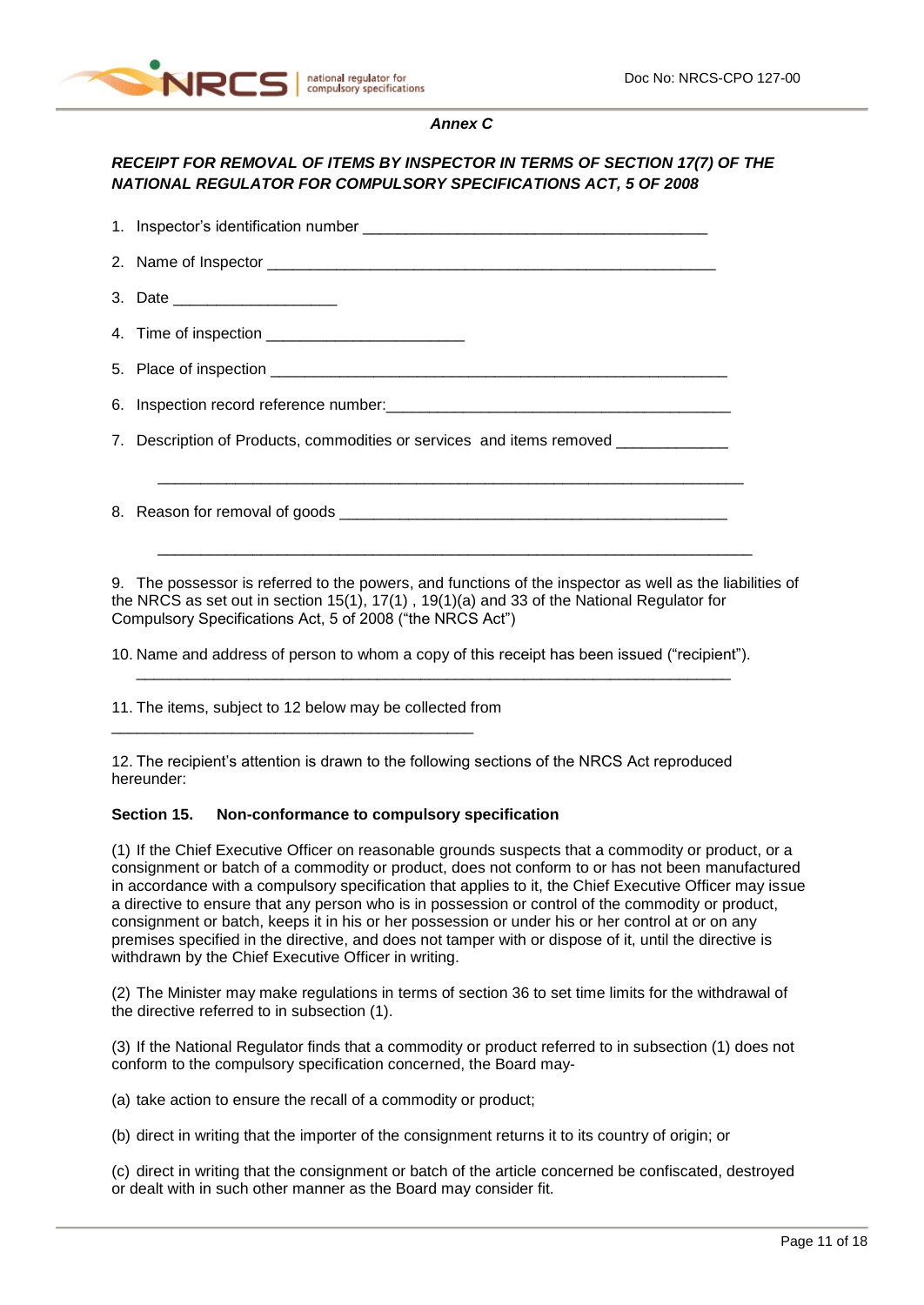

## **17. Powers of inspector to enter, inspect, search and seize**

(1) In order to monitor and enforce compliance with this Act and, subject to the conditions of his or her appointment, an inspector may at any reasonable time and without prior notice enter any premises, other than a private dwelling, in or upon which-

(a) an article in respect of which there is a compulsory specification is-

- (i) Manufactured or sold;
- (ii) Stored or used in the course of any business; or
- (iii) Stored for any purpose in connection with the import or export of the commodity or product;
- (b) Any manufacture, sale, use or storage is reasonably suspected; or

(c) Any records with regard to the import, manufacture or sale of an article referred to in paragraph (a) or (b) are kept.

### "Section 20

(2) The National Regulator may examine any sample obtained in terms of this Act, or have it tested or analysed, in order to determine whether the article, component, material or substance concerned complies with or has the characteristics of or has been manufactured in accordance with the requirements of any compulsory specification applicable in terms of this Act."

"(3) If any sample obtained in terms of this Act is damaged or destroyed during the process of examining, testing or analysing such sample, the National Regulator is not liable for the damage to or destruction of that sample, except where the damage is due to negligence of the National Regulator."

"Section 33 Liability of National Regulator

(1) The State Liability Act, 1957 (Act 20 of 1957), applies in respect of the National Regulator, and in such application a reference in that Act to a Minister of a department shall be construed as a reference to the Chief Executive of the National Regulator.

(2) No person is liable for anything done or omitted in good faith when performing a function in terms of this Act."

\_\_\_\_\_\_\_\_\_\_\_\_\_\_\_\_\_\_\_\_\_\_ \_\_\_\_\_\_\_\_\_\_\_\_\_\_\_\_\_

Signature of possessor and a state of possessor and a state of possessor and a state of  $\Box$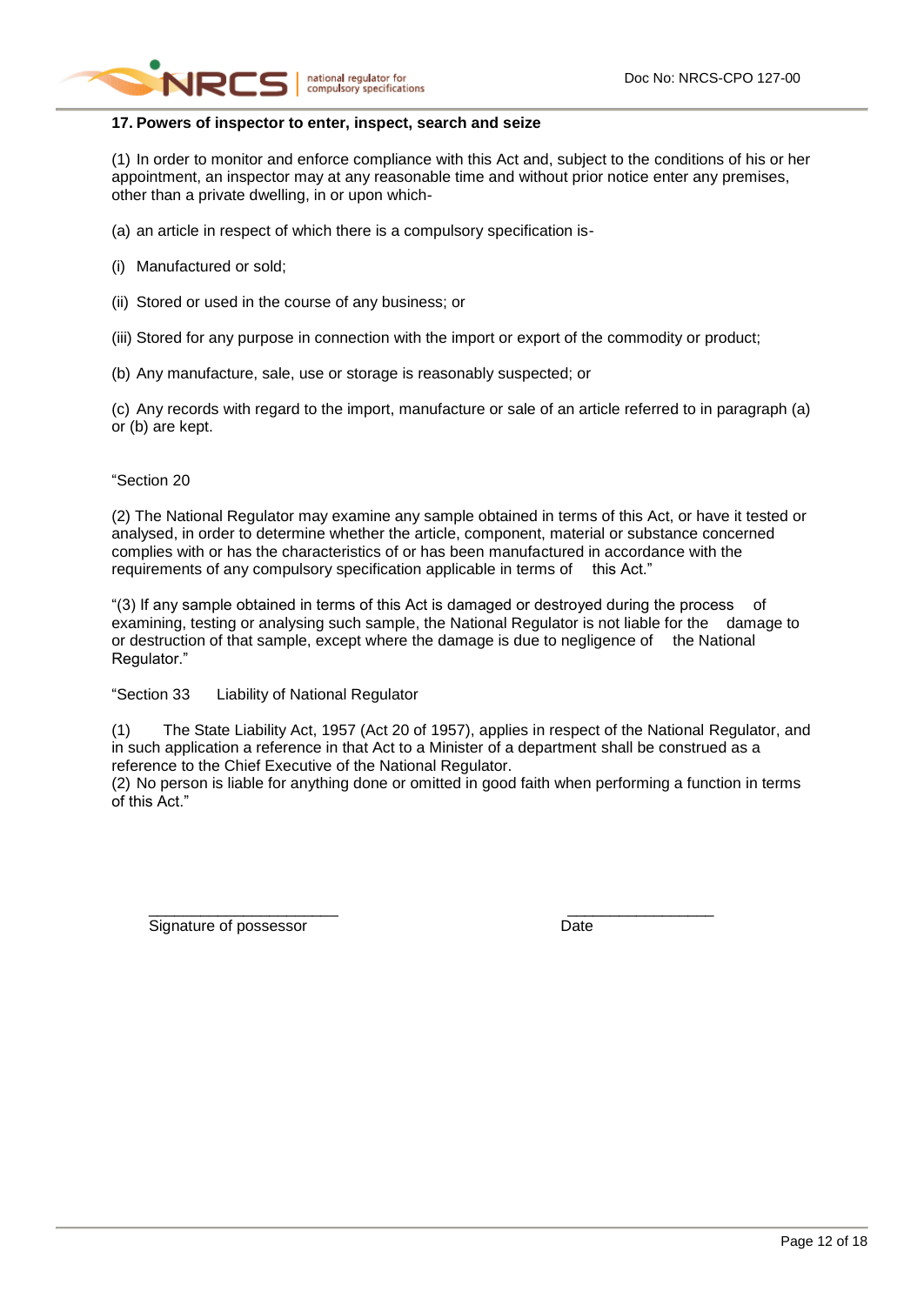

### **Annex D**

# *NOTICE BY INSPECTOR OF POTENTIAL NON-COMPLIANCE WITH COMPLUSORY SPECIFICATION ISSUED UNDER THE NATIONAL REGULATOR FOR COMPULSORY SPECIFICATIONS ACT, 5 OF 2008*

1. Inspector's identification number 2. Name of Inspector 3. Date 4. Time of inspection **Example 20** 5. Place of inspection \_\_\_\_\_\_\_\_\_\_\_\_\_\_\_\_\_\_\_\_\_\_\_\_\_\_\_\_\_\_\_\_\_\_\_\_\_\_\_\_\_\_\_\_\_\_\_\_\_\_\_\_ 6. Description of items ("the items") \_\_\_\_\_\_\_\_\_\_\_\_\_\_\_\_\_\_\_\_\_\_\_\_\_\_\_\_\_\_\_\_\_\_ 7. \_\_\_\_\_\_\_\_\_\_\_\_\_\_\_\_\_\_\_\_\_\_\_\_\_\_\_\_\_\_\_\_\_\_\_\_\_\_\_\_\_\_\_\_\_\_\_\_\_\_\_\_\_\_\_\_\_\_\_\_\_\_\_\_\_\_\_\_ 8. Name and address of person to whom a duplicate original of this Notice has been issued ("recipient"). \_\_\_\_\_\_\_\_\_\_\_\_\_\_\_\_\_\_\_\_\_\_\_\_\_\_\_\_\_\_\_\_\_\_\_\_\_\_\_\_\_\_\_\_\_\_\_\_\_\_\_\_\_\_\_\_\_\_\_\_\_\_\_\_\_\_\_\_\_ 9. The inspector is of the view that the items may not comply with the following compulsory specification(s) identified as such under section 13(1) of the National Regulator for Compulsory Specifications Act, 5 of 2008 ("the NRCS Act) ("the compulsory specification(s)") 10. The items may not comply with the compulsory specifications for the following reasons:  $\Box$ 

The items may be rectified or evidence of conformity (as defined in the Regulations published under the NRCS Act) as follows definition of the shall be delivered to the shall be delivered to the state of the state of the state of the s

inspector by no later than

<span id="page-12-0"></span>11. The recipient shall not sell, or otherwise dispose of the items until the inspector informs the recipient otherwise. Specific directions to the recipient with regard to disposal and/or safekeeping of the items:\_\_\_\_\_\_\_\_\_\_\_\_\_\_\_\_\_\_\_\_\_\_\_\_\_\_\_\_\_\_\_\_\_\_\_\_\_\_\_\_\_\_\_\_\_\_\_\_\_\_\_\_\_\_\_\_\_\_\_\_\_\_\_\_\_\_\_\_\_\_\_\_\_\_\_\_

12. If the recipient fails to comply with [11](#page-12-0) above, then this may result in a directive being issued in terms of section 15(1) of the NRCS Act which provides as follows

\_\_\_\_\_\_\_\_\_\_\_\_\_\_\_\_\_\_\_\_\_\_\_\_\_\_\_\_\_\_\_\_\_\_\_\_\_\_\_\_\_\_\_\_\_\_\_\_\_\_\_\_\_\_\_\_\_\_\_

#### **13. "Section 15(1)**

If the Chief Executive Officer on reasonable grounds suspects that a commodity or product, or a consignment or batch of a commodity or product, does not conform to or has not been manufactured in accordance with a compulsory specification that applies to it, the Chief Executive Officer may issue a directive to ensure that any person who is in possession or control of the commodity or product, consignment or batch, keeps it in his or her possession or under his or her control at or on any premises specified in the directive, and does not tamper with or dispose of it, until the directive is withdrawn by the Chief Executive Officer in writing."

14. The recipient's attention in drawn to the following section of the NRCS Act reproduced hereunder: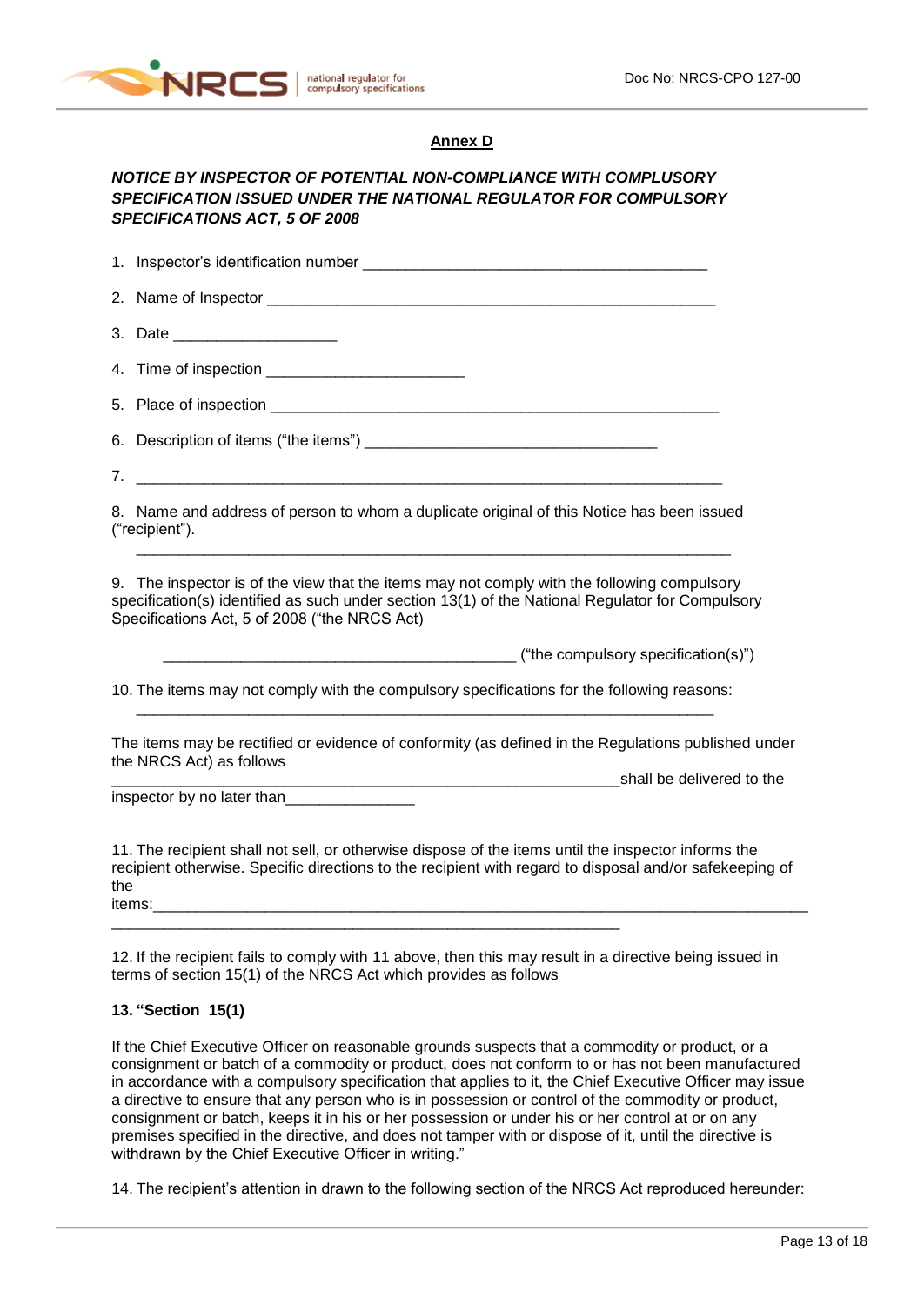

# "**Section** *34 Offences and penalties*

*(1) A person is guilty of an offence and liable on conviction to a fine or to imprisonment for a period not exceeding one year if that person-;*

*(d) Fails to co-operate and furnish assistance to an inspector as contemplated in section 18 (2);*

*(i) make any relevant statement to an inspector which is false in any material respect, knowing it to be false;*

*(j) Refuses or fails to answer to the best of his or her knowledge any relevant question which an inspector has in the exercise of his or her powers put to him or her;*

\_\_\_\_\_\_\_\_\_\_\_\_\_\_\_\_\_\_\_\_\_\_ \_\_\_\_\_\_\_\_\_\_\_\_\_\_\_\_\_\_\_\_\_\_\_

*(k) Refuses or fails to comply to the best of his or her ability with any lawful requirement, demand or order of an inspector; or*

*(l) Hinders or obstructs an inspector in the exercise of his or her powers."*

Signature of inspector Date Date Date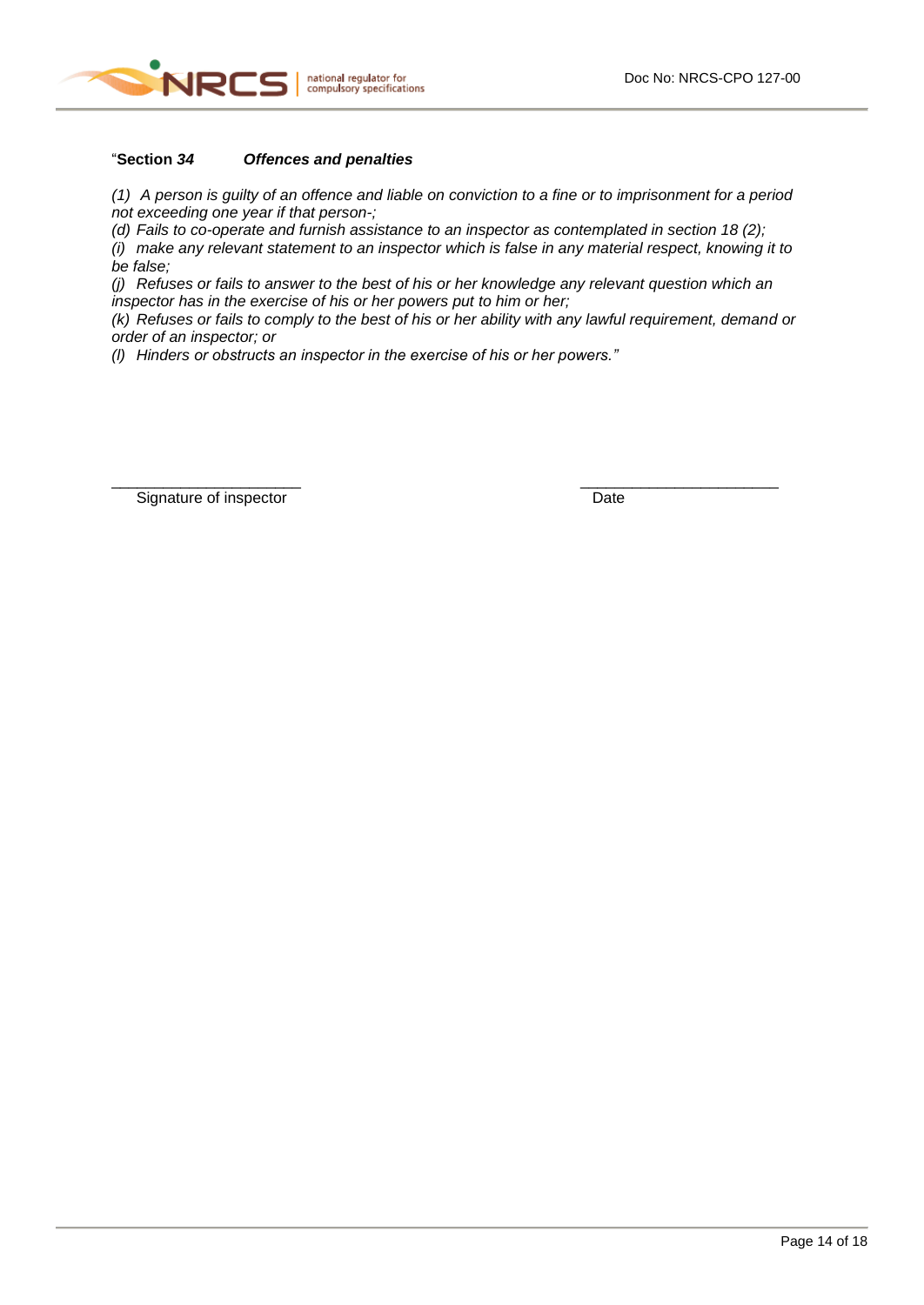

### **ANNEX E**

# *DIRECTIVE ISSUED TO POSSESOR IN TERMS OF SECTION 15(1) OF THE NATIONAL REGULATOR FOR COMPULSORY SPECIFICATIONS ACT, 5 OF 2008 ("DIRECTIVE")*

\_\_\_\_\_\_\_\_\_\_\_\_\_\_\_\_\_\_\_\_\_\_\_\_\_\_\_\_\_\_\_\_\_\_\_\_\_\_\_\_\_\_\_\_\_\_\_\_\_\_\_\_\_\_\_\_\_\_\_\_\_\_\_\_\_\_\_\_\_

1. Inspection Records Number: \_\_\_\_

2. Name and address of person to whom this Directive has been issued.

("Possessor")

3. Description of products or commodities

\_\_\_\_\_\_\_\_\_\_\_\_\_\_\_\_\_\_\_\_\_\_\_\_\_\_\_\_\_\_\_\_\_\_\_\_

4. The Chief Executive Officer of the National Regulator for Compulsory Specifications ("the NRCS"), appointed as such in terms of section 21 of the National Regulator For Compulsory Specifications Act, 5 of 2008 ("the NRCS Act"), or his/her duly authorized delegate, has grounds to suspect that the commodities and products as defined in the NRCS Act and described in 3 above, in the possession of the Possessor, do not comply with the following compulsory specification(s) identified as such under section 13(1) of the NRCS Act) \_\_\_\_\_\_\_\_\_\_\_\_\_\_\_\_\_\_\_\_\_\_\_\_\_\_\_\_\_\_\_\_\_\_\_\_\_\_\_\_\_\_\_\_\_ ("the compulsory specification(s)")

\_\_\_\_\_\_\_\_\_\_\_\_\_\_\_\_\_\_\_\_\_\_\_\_\_\_\_\_\_\_\_\_\_\_\_\_\_\_\_\_\_\_\_\_\_\_\_\_\_\_\_\_\_\_\_\_\_\_\_\_\_\_\_\_\_\_\_\_

5. Consequently, in terms of section 15(1) the following Directive is hereby issued to the Possessor:

6. The Possessor is hereby informed that the NRCS will examine and/or test and/or analyse ("the examination") the products or commodities described in 3 for purposes of making a finding in terms of section 15(3) of the NRCS Act. The results of the examination will, prior to a finding being made by the NRCS, be made available to the Possessor, where after the Possessor will be entitled to make submissions to the NRCS, including the submission of evidence of conformity as defined in the Regulations published pursuant to the NRCS Act.

\_\_\_\_\_\_\_\_\_\_\_\_\_\_\_\_\_\_\_\_\_\_\_\_\_\_\_\_\_\_\_\_\_\_\_\_\_\_\_\_\_\_\_\_\_\_\_\_\_\_\_\_\_\_\_\_\_\_\_\_\_\_\_\_\_\_\_\_\_\_\_\_\_\_\_\_\_\_\_\_\_ \_\_\_\_\_\_\_\_\_\_\_\_\_\_\_\_\_\_\_\_\_\_\_\_\_\_\_\_\_\_\_\_\_\_\_\_\_\_\_\_\_\_\_\_\_\_\_\_\_\_\_\_\_\_\_\_\_\_\_\_\_\_\_\_\_\_\_\_\_\_\_\_\_\_\_\_\_\_\_\_\_

7. The Possessor's attention is drawn to the following sections of the NRCS Act and the regulations reproduced hereunder:

#### **Section"***15(3)*

*If the National Regulator finds that a commodity or product referred to in subsection (1) does not conform to the compulsory specification concerned, the Board may-*

*(a) Take action to ensure the recall of a commodity or product;*

*(b) Direct in writing that the importer of the consignment returns it to its country of origin; or*

*(c) Direct in writing that the consignment or batch of the article concerned be confiscated, destroyed or dealt with in such other manner as the Board may consider fit.*

#### **Section "***20(2)*

*The National Regulator may examine any sample obtained in terms of this Act, or have it tested or analysed, in order to determine whether the article, component, material or substance concerned complies with or has the characteristics of or has been manufactured in accordance with the requirements of any compulsory specification applicable in terms of this Act.*"

"(*3) If any sample obtained in terms of this Act is damaged or destroyed during the process of examining, testing or analysing such sample, the National Regulator is not liable for the damage to or destruction of that sample, except where the damage is due to negligence of the National Regulator*."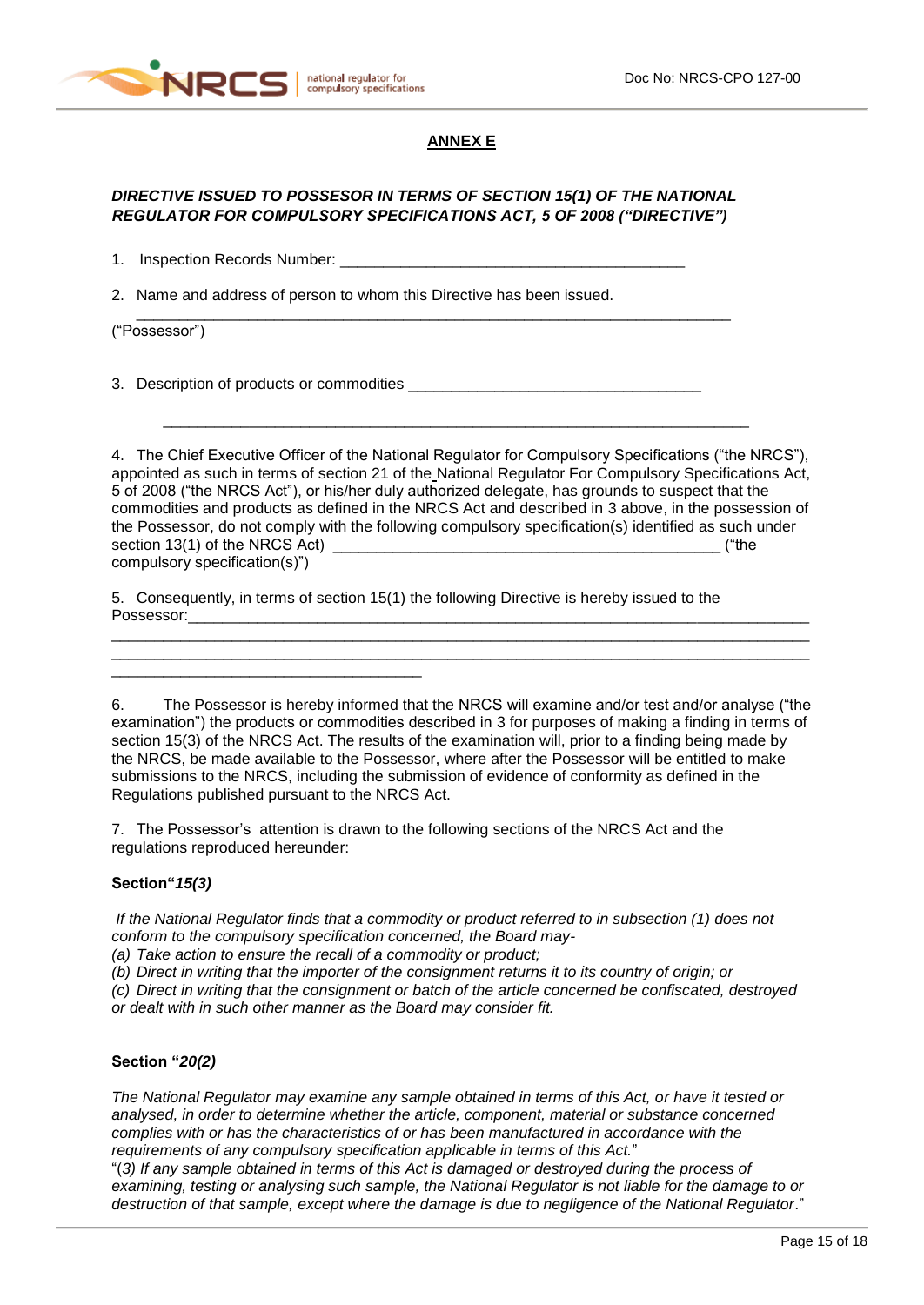

#### **"Section** *33 Liability of National Regulator*

*(1) The State Liability Act, 1957 (Act 20 of 1957), applies in respect of the National Regulator, and in such application a reference in that Act to a Minister of a department shall be construed as a reference to the Chief Executive of the National Regulator.*

*(2) No person is liable for anything done or omitted in good faith when performing a function in terms of this Act.*"

### **"Section** *34 Offences and penalties*

*(1) A person is guilty of an offence and liable on conviction to a fine or to imprisonment for a period not exceeding one year if that person-*

*(b) fails to keep a commodity or product or consignment or batch in his or her possession or under his or her control at or on specified premises as contemplated in section 15 (1)*;"

#### **"***Regulation 7* **Directives**

*(1) (a) A directive issued by the CEO in terms of section 15(1) of the Act, shall be withdrawn in writing by the CEO if no steps have been taken by the Board in terms of sections 15(3) or 34(4) of the Act within 120 days from the date of issue of the directive by the CEO.*

*(b) Should evidence of conformity of the commodities or products covered in the directive be produced to the National Regulator, the CEO shall duly withdraw the said directive in writing within 30 days.*

*(c) If a directive contemplated in terms of section 15(1) of the Act, or any step taken in terms of section 15(3) or 34(4) of the Act, cannot be served on the manufacturer, builder or importer for any reason, such directive or step shall remain valid regardless.*

*(2) Any person to whom a directive has been issued, as contemplated in section 15(1) of the Act, shall be responsible for the safe keeping including security of such commodity or product and for any costs or losses incurred in keeping such commodities or products in his or her possession, or under his or her control at or on any premises specified in the directive.*

*(3) Any costs or losses incurred in complying with section 15 of the Act shall be for the account of the person in whose possession or under whose control, the commodities or products are.*

Signed:

Chief Executive Officer of the National Regulator for Compulsory Specifications (or his duly authorized Delegate in terms of section 25)

Date

\_\_\_\_\_\_\_\_\_\_\_\_\_\_\_\_\_\_\_\_\_\_\_\_\_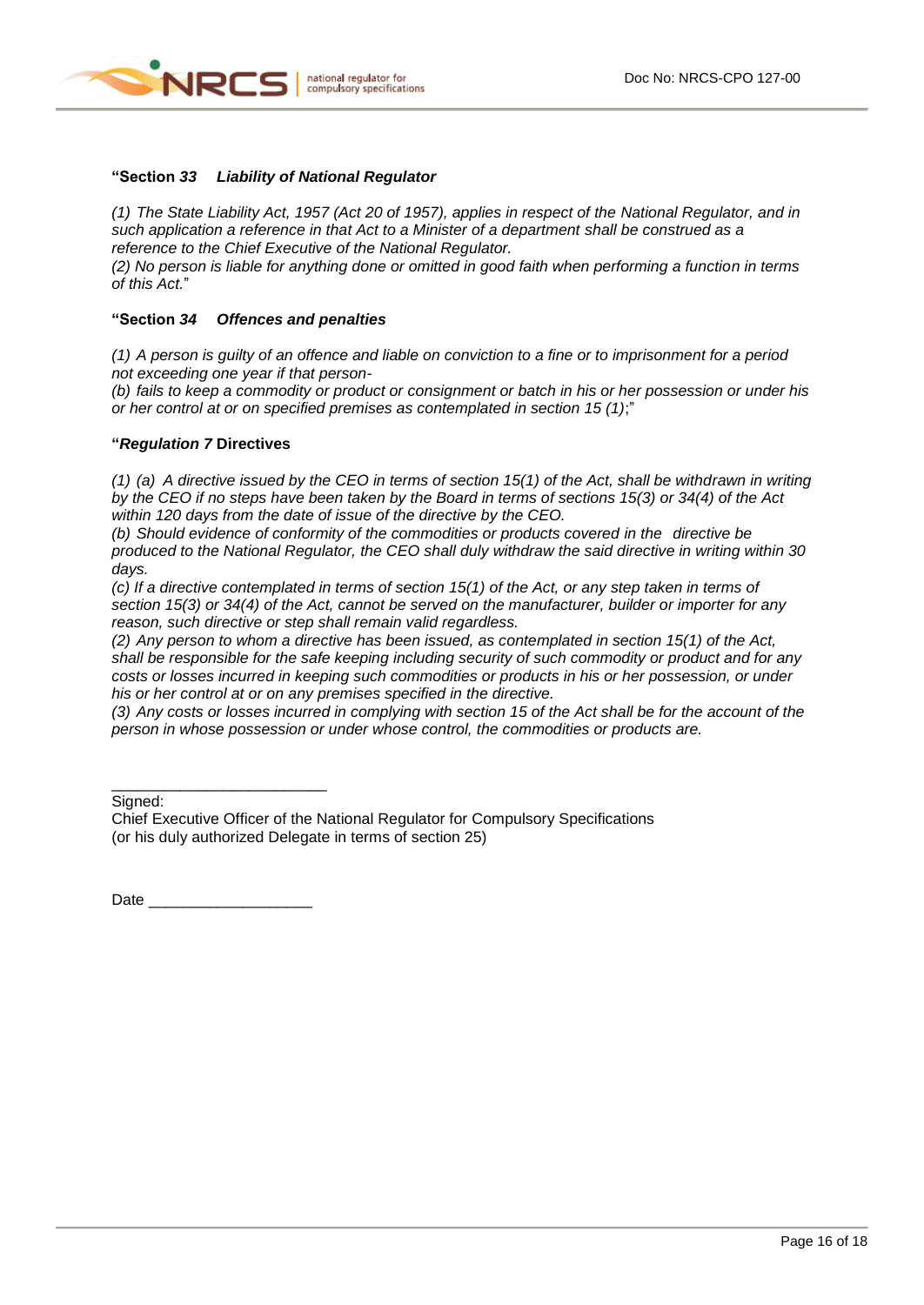

#### **Annexure F**

# *DIRECTIVE ISSUED TO POSSESOR IN TERMS OF SECTION 15(3) OF THE NATIONAL REGULATOR FOR COMPULSORY SPECIFICATIONS ACT, 5 OF 2008 ("DIRECTIVE")*

\_\_\_\_\_\_\_\_\_\_\_\_\_\_\_\_\_\_\_\_\_\_\_\_\_\_\_\_\_\_\_\_\_\_\_\_\_\_\_\_\_\_\_\_\_\_\_\_\_\_\_\_\_\_\_\_\_\_\_\_\_\_\_\_\_\_\_\_\_

1 Inspection record number \_\_\_\_\_\_\_\_\_\_\_\_\_\_\_\_\_\_\_\_\_\_\_\_\_\_\_\_\_\_\_\_\_\_\_\_\_\_\_\_

2 Name and address of person to whom this Directive has been issued.

("Possessor")

3 Description of products or commodities

\_\_\_\_\_\_\_\_\_\_\_\_\_\_\_\_\_\_\_\_\_\_\_\_\_\_\_\_\_\_\_\_\_\_\_\_

4 The Board of the National Regulator for Compulsory Specifications ("the NRCS"), appointed as such in terms of section 6 of the National Regulator For Compulsory Specifications Act, 5 of 2008 ("the NRCS Act"), or it's duly authorized delegate, has grounds to believe that the commodities and products as defined in the NRCS Act and described in 3 above, in the possession of the Possessor, do not comply with the following compulsory specification(s) identified as such under section 13(1) of the NRCS Act) the NRCS Act and the NRCS Act and the NRCS Act and the set of the compulsory ("the compulsory specification(s)")

\_\_\_\_\_\_\_\_\_\_\_\_\_\_\_\_\_\_\_\_\_\_\_\_\_\_\_\_\_\_\_\_\_\_\_\_\_\_\_\_\_\_\_\_\_\_\_\_\_\_\_\_\_\_\_\_\_\_\_\_\_\_\_\_\_\_\_\_

5 Consequently, in terms of section 15(3) the following Directive is hereby issued to the Possessor:

6 The Possessor is hereby informed that the that the board decided that the noncompliant products be:

\_\_\_\_\_\_\_\_\_\_\_\_\_\_\_\_\_\_\_\_\_\_\_\_\_\_\_\_\_\_\_\_\_\_\_\_\_\_\_\_\_\_\_\_\_\_\_\_\_\_\_\_\_\_\_\_\_\_\_\_\_\_\_\_\_\_\_\_\_\_\_\_\_\_\_\_\_\_\_\_\_ \_\_\_\_\_\_\_\_\_\_\_\_\_\_\_\_\_\_\_\_\_\_\_\_\_\_\_\_\_\_\_\_\_\_\_\_\_\_\_\_\_\_\_\_\_\_\_\_\_\_\_\_\_\_\_\_\_\_\_\_\_\_\_\_\_\_\_\_\_\_\_\_\_\_\_\_\_\_\_\_\_

a) Recalled,

b) The imported consignment be returned to its country of origin; or

c) That a batch of the consignment be confiscated, and be destroyed

7 The Possessor's attention is drawn to the following sections of the NRCS Act and the regulations reproduced hereunder:

#### **Section"***15(3)*

*If the National Regulator finds that a commodity or product referred to in subsection (1) does not conform to the compulsory specification concerned, the Board may-*

*(a) Take action to ensure the recall of a commodity or product;*

*(b) Direct in writing that the importer of the consignment returns it to its country of origin; or*

*(c) Direct in writing that the consignment or batch of the article concerned be confiscated, destroyed or dealt with in such other manner as the Board may consider fit.*

## **Section "***20(2)*

*The National Regulator may examine any sample obtained in terms of this Act, or have it tested or analysed, in order to determine whether the article, component, material or substance concerned complies with or has the characteristics of or has been manufactured in accordance with the requirements of any compulsory specification applicable in terms of this Act.*"

"(*3) If any sample obtained in terms of this Act is damaged or destroyed during the process of examining, testing or analysing such sample, the National Regulator is not liable for the damage to or destruction of that sample, except where the damage is due to negligence of the National Regulator*."